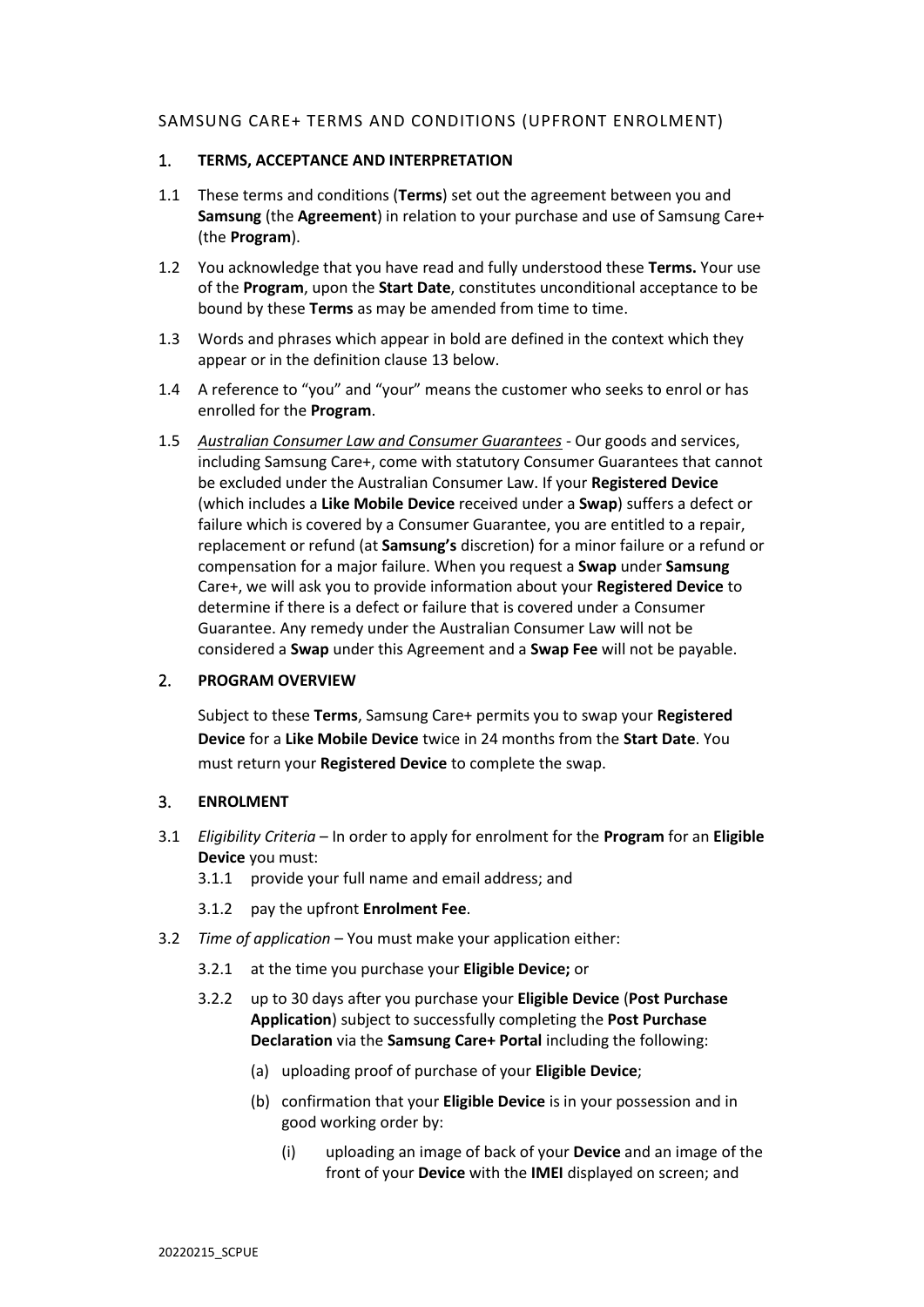- (ii) completing a declaration about the condition of your **Device**.
- <span id="page-1-2"></span>3.3 *Acceptance and rejection* -
	- 3.3.1 If your application to enrol in the **Program** is unsuccessful, **Samsung** will inform you of this (by email, telephone or SMS) within:
		- (a) 7 days of your application date where you made your application at the same time you purchased your **Eligible Device**; or
		- (b) 30 days of your application date where you made a **Post Purchase Application**.

Otherwise, the **Start Date** of your **Subscription** to the **Program** is the date upon which you receive your **Eligible Device**, which has been registered under the **Program**.

- 3.3.2 Your application may be unsuccessful:
	- (a) if you have previously been rejected or terminated from the **Program**  or service similar to the **Program**; or
	- (b) if you make a **Post Purchase Application** and:
		- (i) fail to comply with the requirements in clauses 3.2.2(a) and 3.2.2(b); or
		- (ii) the images you upload of your **Device** indicate that your **Device** is not in good working order, as reasonably determined by us.
	- (c) for any other reasons in **Samsung's** reasonable discretion.
- 3.3.3 Your application for enrolment in the **Program** may be rejected or your **Subscription** to the **Program** may be terminated within 30 days of your application date if any of the eligibility criteria in claus[e 3.1](#page-0-0) are not met.
- 3.3.4 Upon enrolment into the **Program**, your **Eligible Device** will become your **Registered Device**.
- 3.4 *Enrolment conditions –* You may enrol multiple **Eligible Devices** (each with a separate **IMEI** and MDN) under separate **Subscriptions**. You will be charged an **Enrolment Fee** for each enrolled **Eligible Device** and each **Subscription** will have separate **Swap** entitlements.

# <span id="page-1-0"></span>4. **FEES**

- <span id="page-1-1"></span>4.1 *Enrolment Fee* – You will pay the applicable fee provided to you immediately prior to your application for enrolment (**Enrolment Fee**):
- 4.2 *Swap Fee* For each **Swap Request** for a **Swap** under these **Terms** you will pay the applicable fee provided to you immediately prior to your **Swap** (**Swap Fee**). The **Swap Fee** must be paid at the time of your **Swap Request** using the **Samsung Care+ Portal** or any other payment method that **Samsung** may choose to make available.
- 4.3 *Device Non-Return Fee (Registered Device)* You must return your **Registered Device** (using the reply-paid envelope) to **Samsung** within 14 days of receipt of the **Like Mobile Device** or you will be charged a **Device Non-Return Fee**. You will be advised of the amount of the **Device Non-Return Fee** when you make a **Swap Request**. You authorise **Samsung** to charge your **Credit Card** for the **Device Non-Return Fee**.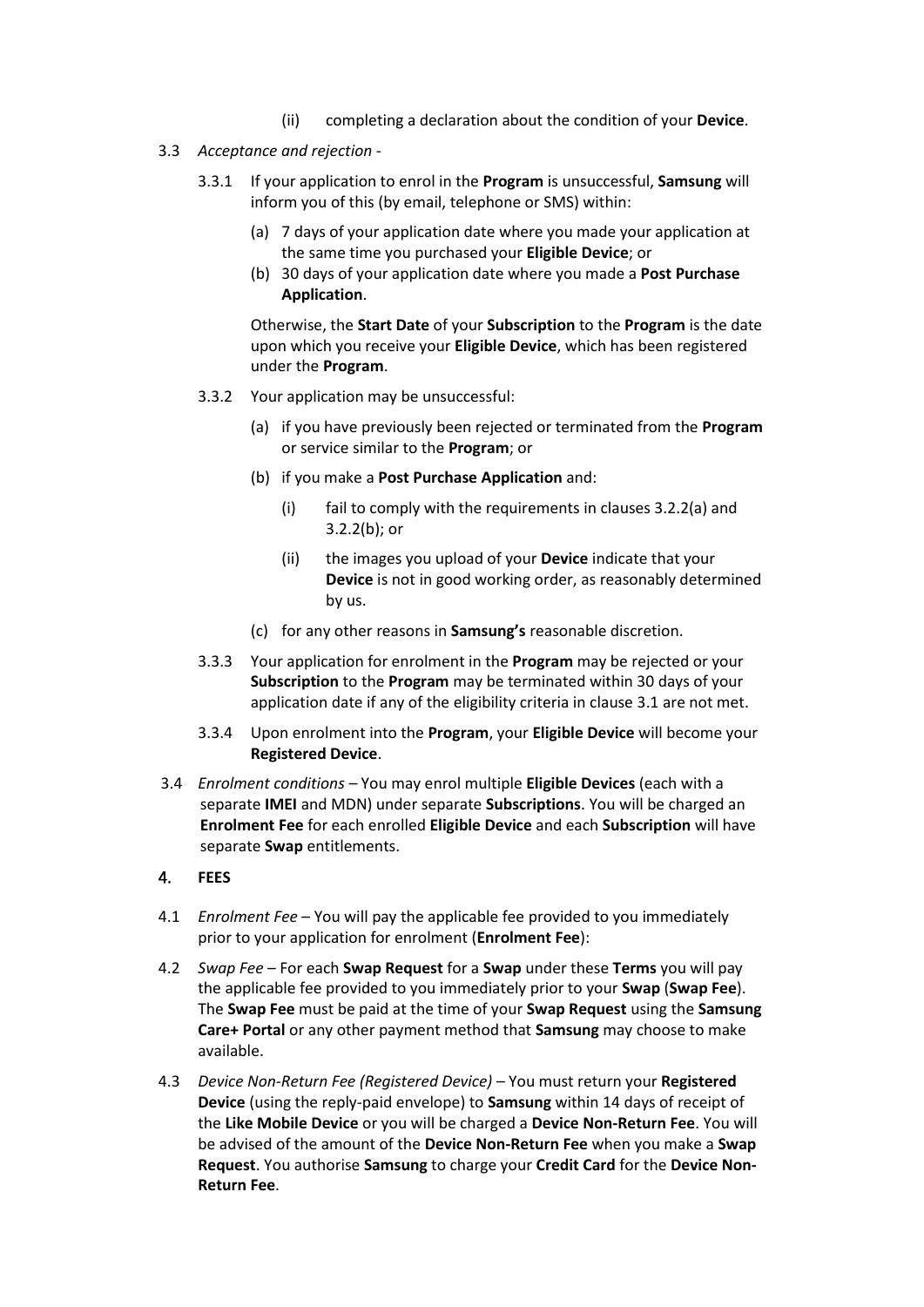- 4.4 *Device Non-Return Fee (Like Mobile Device)* If you are supplied a defective **Like Mobile Device** pursuant to a **Swap** and you are sent a second **Like Mobile Device** as a substitute, you must return the first **Like Mobile Device** to **Samsung** within 14 days of its receipt, using the reply-paid envelope. If you do not, you will be charged a **Device Non-Return Fee**. You will be advised of the amount of the **Device Non-Return Fee** when we agree to issue a second **Like Mobile Device**. You authorise **Samsung** to charge your **Credit Card** for the **Device Non-Return Fee**.
- 4.5 *Incorrect Device* If the **Device** you return pursuant to a **Swap** does not correspond to the **Registered Device** (model & IMEI), then you must return the correct **Registered Device** (at your own cost) within 7 days of receipt of a notice from Samsung to do so. If you fail to do so, **Samsung** will charge you a **Device Non-Return Fee.** The notice from **Samsung** will specify the amount of the applicable **Device Non-Return Fee**. You authorise **Samsung** to charge your **Credit Card** for the **Device Non-Return Fee**. You may request **Samsung** to return the incorrect **Device** to you at your cost.
- 4.6 *Inoperable Device* If you return a **Registered Device** as part of a **Swap** and it is:
	- 4.6.1 disabled or locked (including **IMEI** blocked) and **Samsung** is not able to remedy this; and/or
	- 4.6.2 has missing, customised or non-original parts,

(either, an **Inoperable Device**), your **Swap Request** will be cancelled. If a **Like Mobile Device** has already been dispatched to you, **Samsung** will take reasonable steps to contact you and request that you, within 14 days:

- 4.6.3 unlock or enable the **Inoperable Device** or take other steps to make the **Inoperable Device** operable; or
- 4.6.4 return the **Like Mobile Device**.
- 4.7 If you do not comply with either clause 4.6.3 or 4.6.4 (as the case may be), **Samsung** will charge you an **Inoperable Device Fee**. You authorise **Samsung** to charge your **Credit Card** for the **Inoperable Device Fee**. **Samsung** will return the **Inoperable Device** to you and charge you for the delivery fees. You authorise **Samsung** to charge your **Credit Card** for the delivery fees.
- 4.8 *Modified Devices* If the **Device** you return pursuant to a **Swap** has been subject to **Modification**, then **Samsung** will:
	- 4.8.1 reject the **Swap Request** at the time the **Registered Device** is received and your **Swap Request** will be considered cancelled. **Samsung** will refund the **Swap Fee** by the original method of payment;
	- 4.8.2 upon your request, return the **Registered Device** to you at your cost. You authorise **Samsung** to charge your **Credit Card** for the delivery fees.
- 4.9 *GST*  All fees set out in this clause [4](#page-1-0) and throughout these **Terms** are inclusive of GST. In the event of a change to the rate of GST, **Samsung** reserves its right to adjust the **Fees** and prices accordingly.

#### 5. **SWAP REQUEST**

- 5.1 You may file up to two **Swap Requests** in the 24-month period from the **Start Date** (**Limit**).
- 5.2 You may make a **Swap Request** by using the **Samsung Care+ Portal**.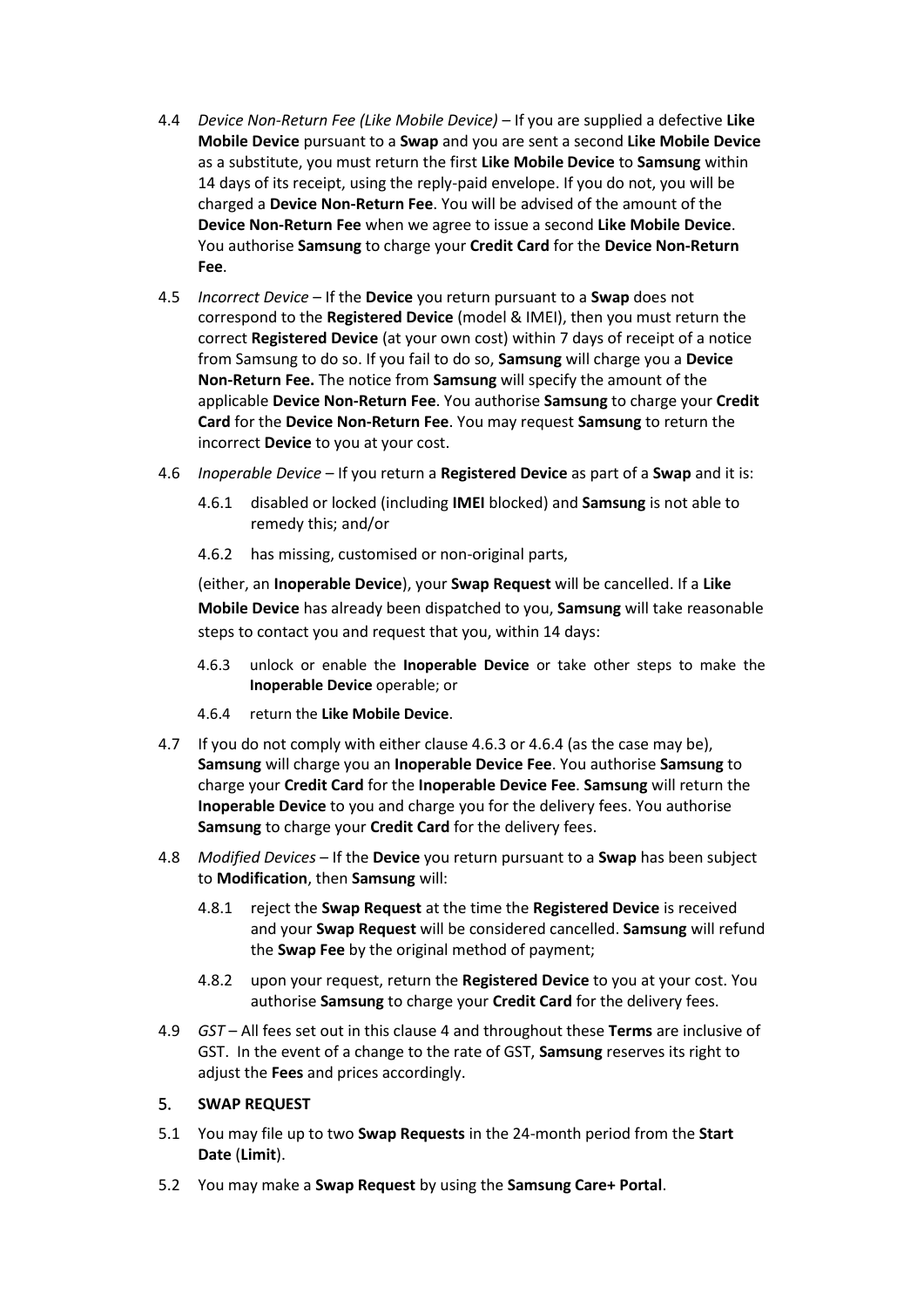- 5.3 Your **Swap Request** will only be accepted if:
	- 5.3.1 you are successfully enrolled in the **Program**;
	- 5.3.2 the **IMEI** of the **Registered Device**, subscriber's name and mobile phone number correspond with the information given to **Samsung** by you at enrolment or pursuant to any change in accordance with clause 9;
	- 5.3.3 you provide any additional information reasonably requested by **Samsung,** including in the form of a signed confirmation or acknowledgment;
	- 5.3.4 you are within the **Limit** as set out in clause 5.1 above;
	- 5.3.5 **Samsung** has no reasonable belief that you have transferred, retailed, sold, or hired your **Registered Device** to another person;
	- 5.3.6 the **Swap Request** is not for a **Device Accessory**;
	- 5.3.7 the **Registered Device** has not been the subject of **Modification**; and
	- 5.3.8 **Samsung** reasonably believes that you are not using the **Program** in a manner which is, or is reasonably believed to be, (i) fraudulent, illegal or related to any criminal activity, or (ii) intended to make a commercial gain.
- 5.4 *Information –* When you make a **Swap Request**, you are not required to establish that your **Registered Device** is broken or damaged.

# 6. **SWAP**

- 6.1 *Preparation* You must turn off any personal lock security feature before returning your **Registered Device** via the pre-paid envelope provided.
- <span id="page-3-0"></span>6.2 *Title and rights* – Title in and any rights to the **Registered Device** shall be transferred to **Samsung** on the **Acceptance Date** of your **Swap Request** relating to that **Registered Device**. You hereby assign to **Samsung** all associated rights and benefits of any **Samsung** warranty. You shall not transfer, sell, hire or otherwise deal with the **Registered Device** in a manner that is not consistent with the ownership rights of **Samsung**.
- 6.3 *Samsung actions* **Samsung**, as the owner of the previous **Registered Device**, may take any other action consistent with ownership of the previous **Registered Device** that it deems necessary including informing the police and any other relevant law enforcement authorities to assist in recovery of the previous **Registered Device**.
- 6.4 *Data left on Device and transfer* You shall be solely responsible for all data stored in your **Registered Device** and you shall delete all data from the **Registered Device** before providing it to **Samsung**. **Samsung** is not responsible for data you leave on the **Registered Device** and will not transfer any such data or information between the **Registered Device** and the **Like Mobile Device**.
- 6.5 *No representation or warranty* **Samsung** makes no representation or warranty that any **Like Mobile Device** will be identical, of the same colour or offer the same functionalities as your **Registered Device**.
- 7. **DELIVERY**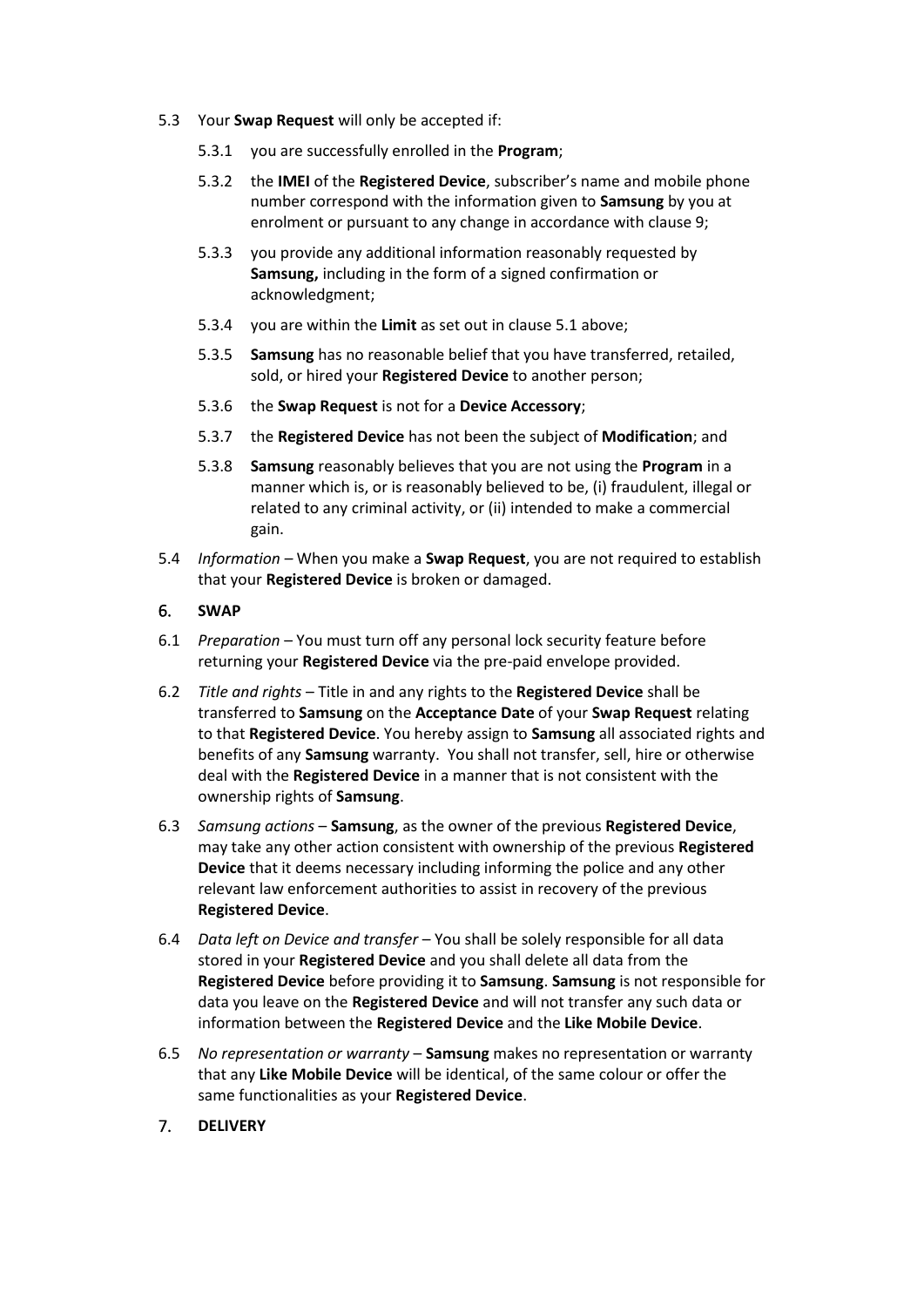- 7.1 *Address*  Except in relation to international delivery pursuant to clause [7.5,](#page-4-0) the delivery must be to your registered or billing address. **Samsung** will not deliver a **Like Mobile Device** to any public place.
- 7.2 *Timings*  A **Like Mobile Device** will be dispatched to you on the same **Business Day** that you submit a **Swap Request**, provided that we receive and approve your **Swap Request** by 3pm AEST/AEDT on a **Business Day**, and a **Like Mobile Device** is available in stock.
- 7.3 *Backorders*  If a **Like Mobile Device** is not available in stock at the time you make a **Swap Request**, we will place a priority backorder request for a **Like Mobile Device**.
- 7.4 *Costs* Deliveries to an address in Australia will be made at no charge to you.
- <span id="page-4-0"></span>7.5 *International delivery* -
	- 7.5.1 If you make a **Swap Request** for delivery to a location outside of Australia, a **Like Mobile Device** will be delivered to you by **Courier** at your cost. You must pay the delivery costs by **Credit Card** at the time of your **Swap Request**.
	- 7.5.2 You must return (at your cost) your **Registered Device** to **Samsung** within 21 days of receipt of your **Like Mobile Device** or a **Device Non-Return Fee** will be charged. You will be advised of the amount of the **Device Non-Return Fee** when you make a **Swap Request**. You authorise **Samsung** to charge your **Credit Card** for the **Device Non-Return Fee**.
- 7.6 The **Like Mobile Device** will not be delivered in original packaging.
- 7.7 *Acknowledgement* You acknowledge that:
	- 7.7.1 the **Program** is not intended to be used for commercial gain;
	- 7.7.2 **Samsung** will delete all data on the previous **Registered Device** without reference to you;
	- 7.7.3 upon acceptance of the **Swap Request**, title in the **Registered Device** is transferred to **Samsung** in accordance with clause [6.2;](#page-3-0) and
	- 7.7.4 where your **Registered Device** is replaced under a warranty claim or pursuant to any statutory Consumer Guarantee, you must contact **Samsung** through the **Samsung Care+ Portal** to advise us of the replacement **IMEI** number.

# 8. **TERM AND TERMINATION**

- 8.1 **Samsung** will supply the **Program** to you from the **Start Date** until it is terminated in accordance with this clause.
- 8.2 *Termination by you –* You can terminate your **Subscription** to the **Program** in the following circumstances:
	- 8.2.1 if you are entitled to reject the **Device** under the Australian Consumer Law (for example, because of a major failure) and you elect to return the **Device** for a refund; or
	- 8.2.2 your **Device** is subject to a recall and is returned.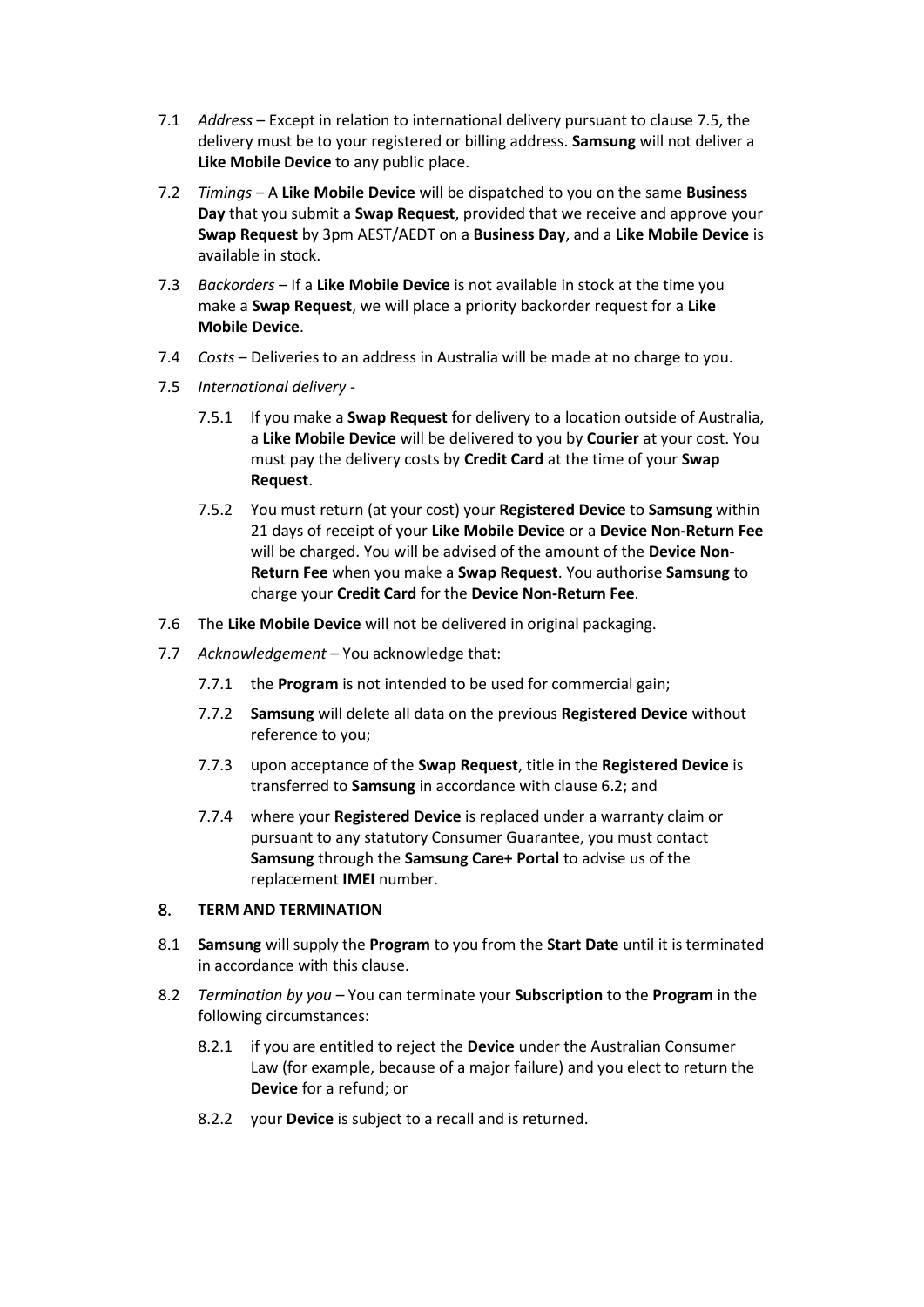If you elect to terminate your **Subscription** in accordance with clause 8.2.1 or 8.2.2, **Samsung** will discuss with you any available refund options in relation to your **Subscription**.

- 8.3 *Termination by Samsung* **Samsung** may immediately terminate your **Subscription** to the **Program** and the **Agreement** at any time if **Samsung**  reasonably believes that:
	- 8.3.1 you are using the **Program** (whether intentionally or not) in a way that may adversely impact the reputation of **Samsung**;
	- 8.3.2 you are using the **Program** in a manner which is, or is reasonably believed to be:
		- (a) fraudulent, illegal or related to any criminal activity; or
		- (b) intended to make a commercial gain;
	- 8.3.3 you have breached, or are likely to breach, these **Terms**;
	- 8.3.4 you are or may become bankrupt or unable to pay your debts as they fall due;
	- 8.3.5 you have provided **Samsung** with incorrect, false or incomplete information;
	- 8.3.6 you have not paid any amounts due to **Samsung** under these **Terms** for a period exceeding 30 days from its due date; or
	- 8.3.7 you are likely to create imminent harm or harass or are abusive to any personnel of **Samsung** and its service providers, sub-contractors and agents.
- 8.4 *Automatic*  Your **Subscription** to the **Program** and the **Agreement** will terminate immediately if **Samsung** discovers that you have transferred, sold, displayed for sale, or let on hire your **Registered Device**. Your **Subscription** cannot be transferred to another person, and any person who acquires your **Registered Device** will not have any benefit under these **Terms**.
- 8.5 *Consequences of termination -*
	- 8.5.1 *No reactivation* If your subscription to the **Program** has been terminated in relation to a **Registered Device**, your subscription to the **Program** cannot be reactivated for that **Registered Device**.
	- 8.5.2 *Swap Requests* If you have made a **Swap Request** which is not fulfilled as at the time of the termination, the **Swap Request** may be cancelled.

### 9. **CHANGE OF REGISTERED DEVICE**

Your **Registered Device** may not change except for:

- 9.1 the change made pursuant to a **Swap**; or
- 9.2 the exchange of your **Registered Device** under a warranty scheme or statutory Consumer Guarantee; or
- 9.3 If there is at least 10 full months remaining of your **Subscription**, you may transfer your **Subscription** to a new upgraded **Eligible Device**. The new **Eligible Device** must be in the same **Device Category** as your **Registered Device**. If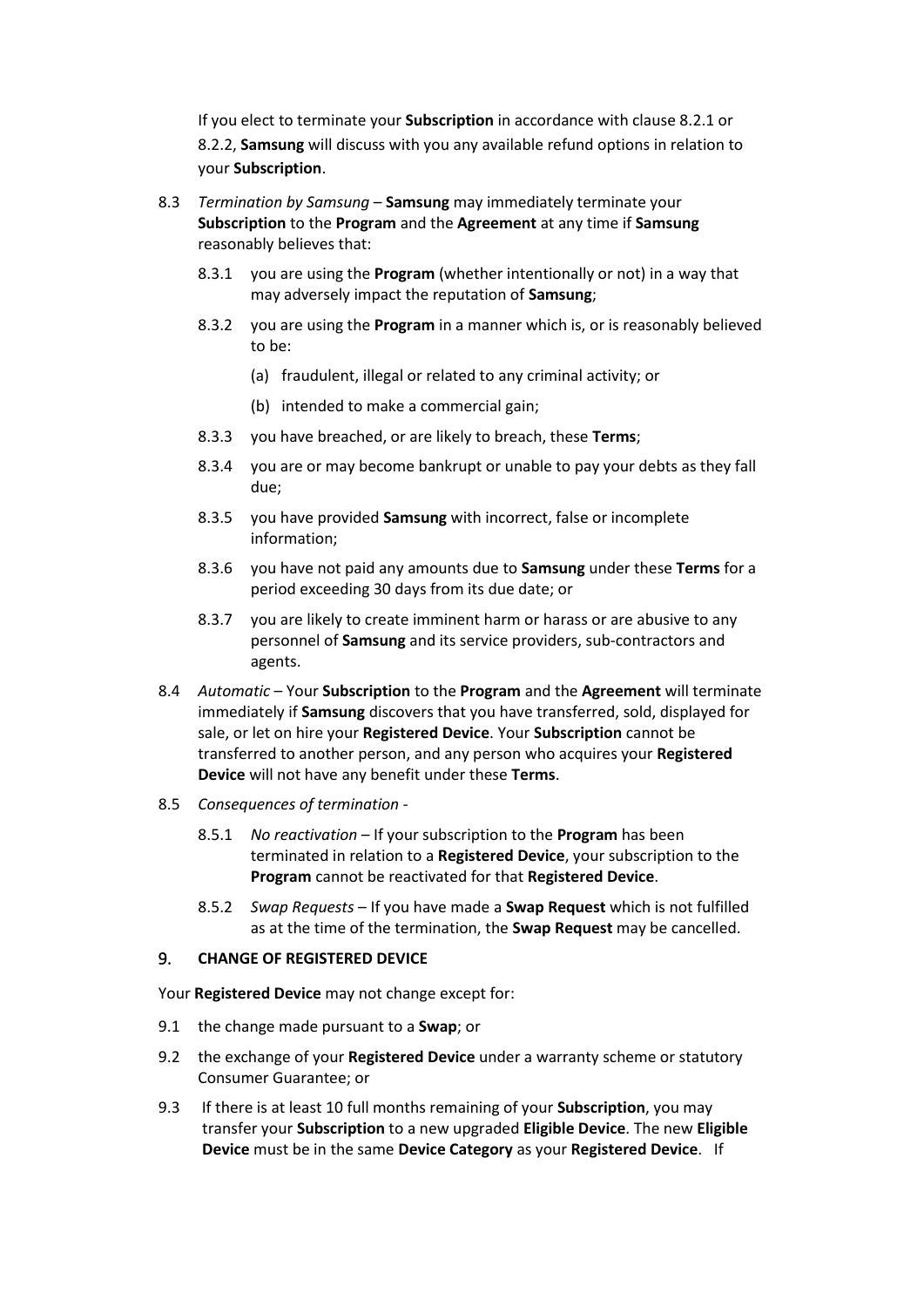applicable, you will be advised of the associated transfer fee immediately prior to the **Subscription** transfer.

9.4 You must inform **Samsung** through the **Samsung Care+ Portal** of any change under clause 9.2 or 9.3 and provide proof of the exchange where necessary in order for **Samsung** to update its records with the **IMEI** of the new **Device**, from which time the new **Device** will become the **Registered Device.**

# 10. **DATA PRIVACY**

- 10.1 *Device Program* The **Samsung** Personal Data Protection Policy which may be found at https://www.samsung.com/au/info/privacy/ or such other link as may be notified by **Samsung** from time to time (**PDP Policy**), which applies to the **Program**.
- 10.2 *Consent –* You also agree that by:
	- 10.2.1 making an application to enrol for or continuing to use the **Program**, you are giving consent to **Samsung** and its service provider, **Asurion**, to collect, use and/or disclose your **Personal Information** in accordance with the **Data Privacy Laws** and the **PDP Policy** for the purposes of:
		- (a) assessing your eligibility to enrol, and continuing to be enrolled in the **Program** or using the **Program**;
		- (b) providing you with the **Program**;
		- (c) allowing direct and indirect contact with you in connection with the **Program**;
		- (d) managing commercial risks, and preventing, detecting, and investigating suspected illegal activity, fraud, or disputes (collectively the **Purposes**);
		- (e) complying with any relevant governmental and/or regulatory authorities where legally required;
	- 10.2.2 using the **Program**, you consent to **Samsung** 's service provider, **Asurion**, storing or hosting data with **Asurion's** affiliates, partners and subsidiaries, or with **Asurion**'s unaffiliated third parties including third-party service providers, whether in Australia or other countries, for the purpose of providing you with the Program or for any other purpose specified in the **PDP Policy**.

# 11. **MISCELLANEOUS**

- 11.1 *Changes* The features and services of the **Program,** these **Terms** and the **Fees** are subject to change. **Samsung** will notify you of any changes that are likely to be of material detriment to you through the **Website**. The latest version of these Terms will be made available on the **Website**.
- 11.2 *Service providers, contractors and third parties*  Samsung has appointed **Asurion** to provide services in respect of the operation of the **Program**, including dealing with all customers, the provision of **Like Devices** and processing payments on Samsung's behalf. **Samsung** may also use other third parties in respect of the **Program**. Actions taken by any party appointed by **Samsung** are taken to be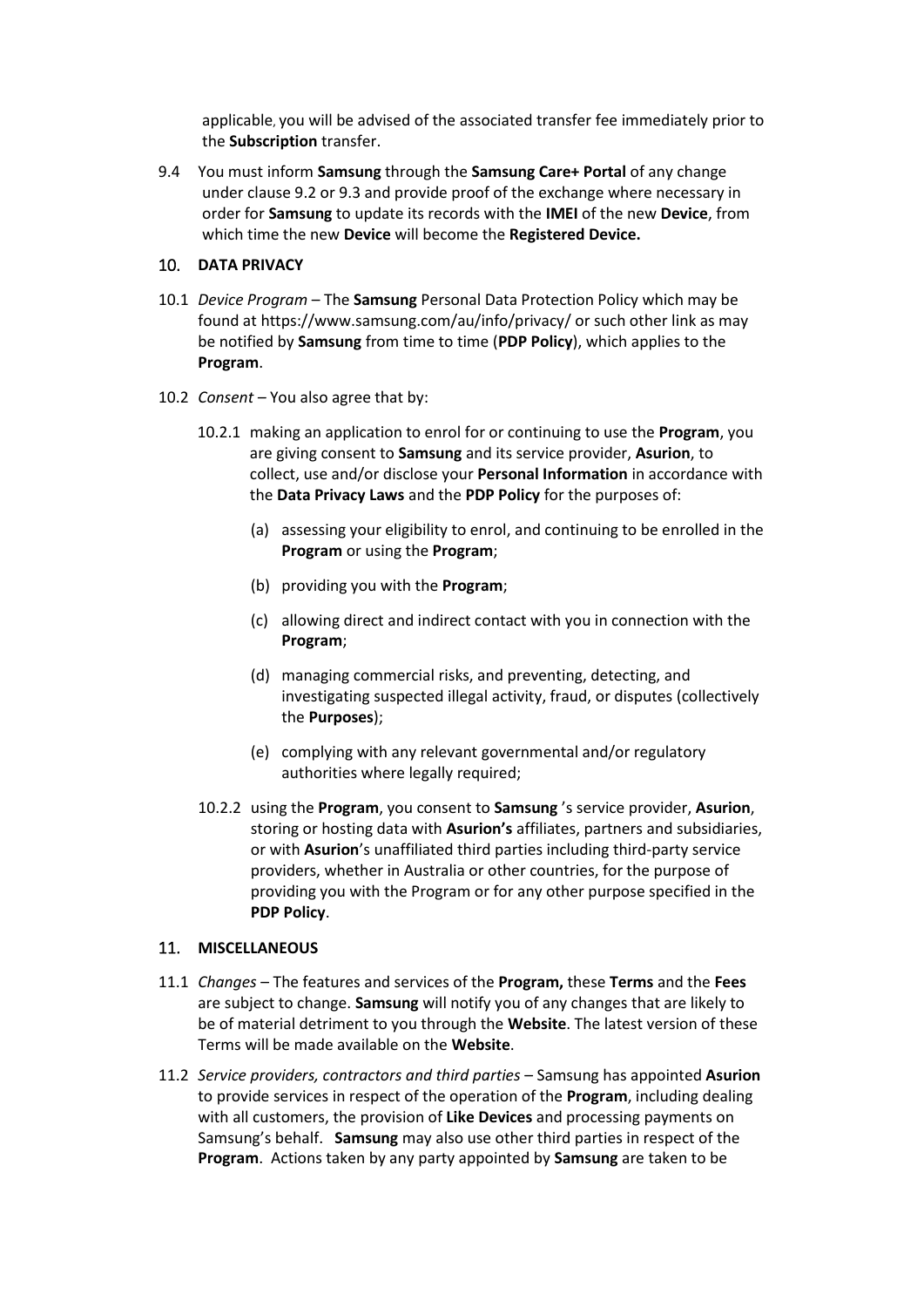actions of **Samsung** and your sole recourse will be against **Samsung** and not **Asurion** or any other third party.

- 11.3 *Governing law* The **Agreement** will be governed by and construed in accordance with the laws of New South Wales.
- 11.4 *Entire agreement* This **Agreement** represents the parties' entire agreement in relation to Samsung Care+ and supersedes all prior representations, communications, agreements, statements and understandings, whether oral or in writing.
- 11.5 *Promotions –* **Samsung** may from time to time offer promotions relating to all or any of the **Program**. Any such promotions shall be governed by the terms and conditions of the applicable promotion, and by these **Terms** to the extent that the promotion's terms and conditions are silent. In the event of any conflicts between a promotion's terms and conditions and these **Terms**, the promotion's terms and conditions shall prevail.

# 12. **ENQUIRIES**

If you have any queries, complaints, claims or feedback regarding the **Program**, please contact **Samsung** by using the **Samsung Care+ Portal.**

# 13. **DEFINITIONS**

- 13.1 **Acceptance Date** means the date when **Samsung** accepts your **Swap Request.**
- 13.2 **Asurion** means Asurion Australia Pty Ltd (ABN 18 155 388 275).
- 13.3 **Business Day** means any day except Saturday and Sunday and any public holiday recognised in the State of New South Wales.
- 13.4 **Courier** means a third-party logistics agent appointed by **Samsung** to make deliveries in relation to the **Program**.
- 13.5 **Credit Card** includes: VISA and MasterCard credit cards or any other credit card advised to you at the time of payment.
- 13.6 **Customised Mobile Device** means a **Device** that has been customised or made to order for a particular end user (e.g. an exclusive colour variant of a **Device** that is only offered for sale on **Samsung's Website** and requires special production).
- 13.7 **Data Privacy Laws** means Commonwealth, State and/or Territory legislation in relation to the collection, use, storage, transfer, security or disclosure of any personal information, including (without limitation) the *Privacy Act 1988* (Cth).
- 13.8 **Device** means an Australian variant of a **Samsung** mobile wireless device that:
	- (a) has a display screen;
	- (b) supports one or more wireless network connectivity options; and
	- (c) is operated using voice, touch or a miniature keyboard.

It does not include any **Device Accessories**.

13.9 **Device Accessory** means anything that is either: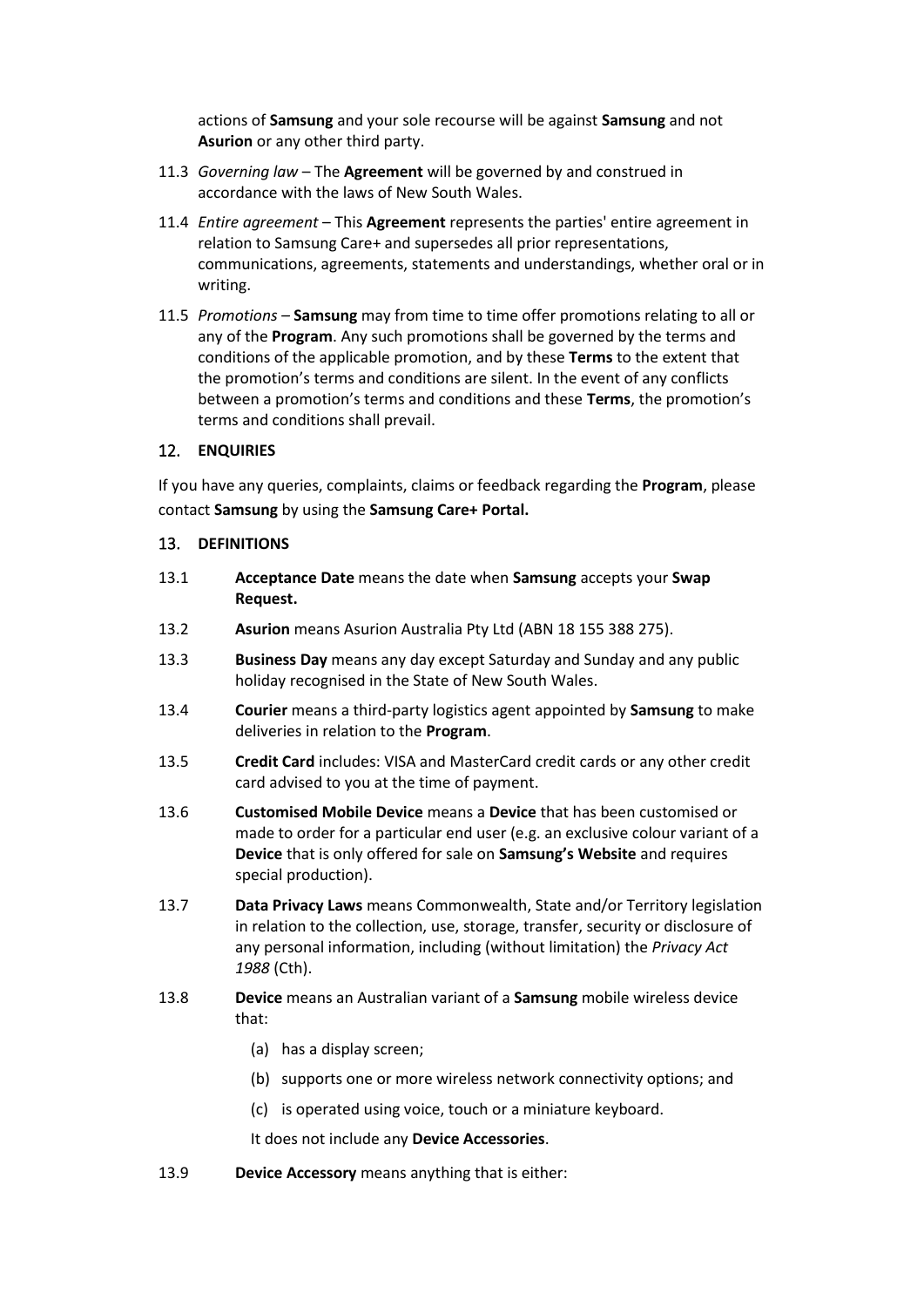- (a) provided by **Samsung**, as the original manufacturer, in the box with a **Device**; or;
- (b) sold separately to be used in conjunction with a **Device**. It includes:
	- (i) SIM cards;
	- (ii) memory cards;
	- (iii) chargers;
	- (iv) ear buds;
	- (v) boxes;
	- (vi) cases;
	- (vii) cables;
	- (viii) mounts; and
	- (ix) docking stations.
- 13.10 **Device Category** means the tier outlined for your **Registered Device** as advised in your **Agreement** and the supported **Device** list on the **Website** at the time of your enrolment.
- 13.11 **Device Non-Return Fee** is the fair market value cost to replace your original **Registered Device** or, if the model of your original **Registered Device** is no longer available, a similar device in the same **Device Category**, and includes any administration fee applied in connection with the failure to return.
- 13.12 **Eligible Device** means a **Device** supplied to you:
	- (a) as new by **Samsung** or any of its approved **Retail Partners** and is eligible to be registered in the **Program** at the time of purchase or transfer; or
	- (b) as a **Like Mobile Device**, pursuant to the **Program**;
	- (c) by **Samsung** under warranty or Consumer Guarantee, the details of which (including the **IMEI**) you have reported to **Samsung** through the **Samsung Care+ Portal**.
- 13.13 **Enrolment Fee** has the meaning given to that term in clause [4.1.](#page-1-1)
- 13.14 **Fees** means the fees set out in clause [4](#page-1-0) and clause 7.
- 13.15 **IMEI** means the international mobile equipment identity number of a **Device**.
- 13.16 **Inoperable Device Fee** is a reimbursement fee equal to the fair market value of the **Like Mobile Device** sent to you pursuant to a **Swap**.
- 13.17 **Hardware Modification** means any modification made to a **Device**'s hardware not undertaken or authorised by **Samsung**.
- 13.18 **Like Mobile Device** means a **Device**, compared to the **Registered Device**, that:
	- (a) may be new or refurbished;
	- (b) is of similar kind, quality and functionality;
	- (c) may be a different model or colour;